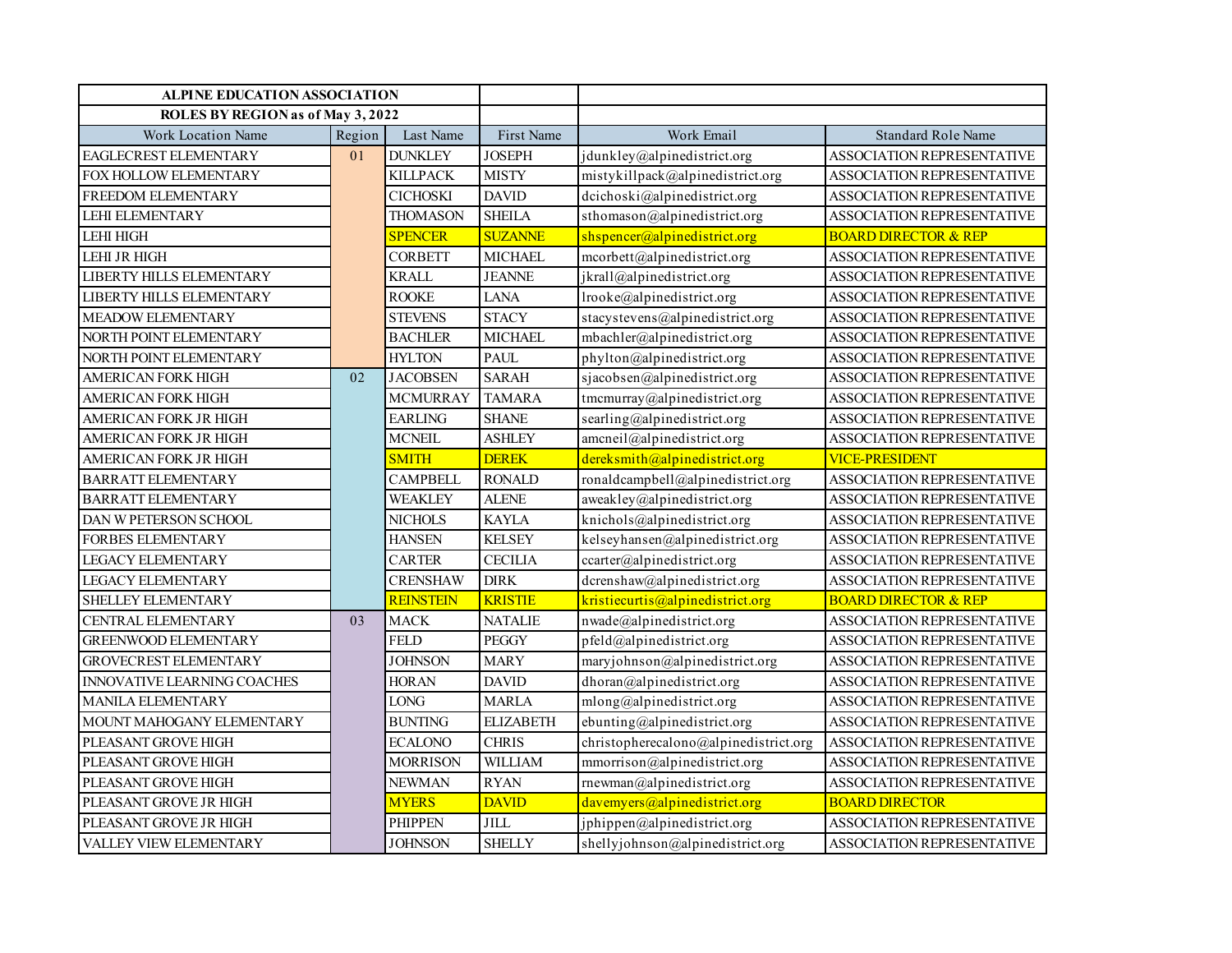| <b>BROOKHAVEN ELEMENTARY</b>      | 04 | <b>JEPPSON</b>        | <b>JENNIFER</b>  | jjeppson@alpinedistrict.org       | <b>ASSOCIATION REPRESENTATIVE</b> |
|-----------------------------------|----|-----------------------|------------------|-----------------------------------|-----------------------------------|
| DRY CREEK ELEMENTARY              |    | <b>CHILDS</b>         | <b>CINDY</b>     | cchilds@alpinedistrict.org        | <b>ASSOCIATION REPRESENTATIVE</b> |
| HARBOR POINT ELEMENTARY           |    | <b>PAEPKE</b>         | <b>TERESSA</b>   | tpaepke@alpinedistrict.org        | ASSOCIATION REPRESENTATIVE        |
| LAKE MOUNTAIN MIDDLE SCHOOL       |    | <b>EVANS</b>          | <b>MOLLY</b>     | maevans@alpined is trict.org      | ASSOCIATION REPRESENTATIVE        |
| <b>SAGE HILLS ELEMENTARY</b>      |    | ANDERSON              | <b>SARAH</b>     | sanderson@alpinedistrict.org      | ASSOCIATION REPRESENTATIVE        |
| <b>SARATOGA SHORES ELEMENTARY</b> |    | <b>BRADLEY</b>        | <b>LAURIE</b>    | lbradley@alpinedistrict.org       | <b>ASSOCIATION REPRESENTATIVE</b> |
| SPRINGSIDE ELEMENTARY             |    | <b>MOSER</b>          | <b>GARY</b>      | gmoser@alpinedistrict.org         | <b>ASSOCIATION REPRESENTATIVE</b> |
| VISTA HEIGHTS MIDDLE              |    | <b>GOLD</b>           | <b>ALICE</b>     | agold@alpinedistrict.org          | ASSOCIATION REPRESENTATIVE        |
| WESTLAKE HIGH                     |    | <b>BLAKESLEY</b>      | LORI             | lblakesley@alpinedistrict.org     | ASSOCIATION REPRESENTATIVE        |
| WESTLAKE HIGH                     |    | <b>GOWANS</b>         | <b>MICHAEL</b>   | mgowans@alpinedistrict.org        | <b>PRESIDENT</b>                  |
| WESTLAKE HIGH                     |    | <b>HOLT</b>           | <b>CHRISTINE</b> | cholt@alpinedistrict.org          | ASSOCIATION REPRESENTATIVE        |
| WILLOWCREEK MIDDLE                |    | <b>CLEMENT</b>        | <b>LISA</b>      | lclement@alpinedistrict.org       | <b>BOARD DIRECTOR</b>             |
| WILLOWCREEK MIDDLE                |    | <b>FLOOD</b>          | <b>JOEL</b>      | joelflood@alpinedistrict.org      | ASSOCIATION REPRESENTATIVE        |
| <b>CANYON VIEW JR HIGH</b>        | 05 | <b>MOSBACKER</b>      | <b>PATRICK</b>   | pmosbacker@alpinedistrict.org     | ASSOCIATION REPRESENTATIVE        |
| <b>CASCADE ELEMENTARY</b>         |    | <b>GREENE</b>         | <b>BENNETT</b>   | bgreene@alpinedistrict.org        | ASSOCIATION REPRESENTATIVE        |
| CENTENNIAL ELEMENTARY             |    | <b>LANGSTON</b>       | <b>KATHLEEN</b>  | klangston@alpinedistrict.org      | ASSOCIATION REPRESENTATIVE        |
| FOOTHILL ELEMENTARY               |    | <b>MADSEN</b>         | <b>JAMIE</b>     | jamiemadsen@alpinedistrict.org    | ASSOCIATION REPRESENTATIVE        |
| ORCHARD ELEMENTARY                |    | <b>PAYNTER</b>        | <b>JOHN</b>      | jpaynter@alpinedistrict.org       | <b>BOARD DIRECTOR &amp; REP</b>   |
| <b>OREM HIGH</b>                  |    | <b>SHAW</b>           | <b>VALERIE</b>   | vshaw@alpinedistrict.org          | ASSOCIATION REPRESENTATIVE        |
| <b>SHARON ELEMENTARY</b>          |    | <b>MORALES</b>        | <b>CHERYL</b>    | lynettemorales@alpinedistrict.org | ASSOCIATION REPRESENTATIVE        |
| CHERRY HILL ELEMENTARY            | 06 | <b>AMADO</b>          | <b>HEATHER</b>   | hamado@alpinedistrict.org         | <b>UEA BOARD DIRECTOR</b>         |
| CHERRY HILL ELEMENTARY            |    | PITARDI               | <b>JOSETTE</b>   | jpitardi@alpinedistrict.org       | <b>ASSOCIATION REPRESENTATIVE</b> |
| <b>LAKERIDGE JR HIGH</b>          |    | SCHLOSSER             | <b>KAREN</b>     | kschlosser@alpinedistrict.org     | ASSOCIATION REPRESENTATIVE        |
| <b>LAKERIDGE JR HIGH</b>          |    | STANGER               | <b>JULIA</b>     | jstanger@alpinedistrict.org       | ASSOCIATION REPRESENTATIVE        |
| <b>MOUNTAIN VIEW HIGH</b>         |    | SARGENT               | <b>ANGELA</b>    | angelasargent@alpinedistrict.org  | ASSOCIATION REPRESENTATIVE        |
| OREM ELEMENTARY                   |    | ANDERSON              | <b>TRISHA</b>    | trishaanderson@alpinedistrict.org | ASSOCIATION REPRESENTATIVE        |
| PARKSIDE ELEMENTARY               |    | <b>SOLORZANO</b>      | <b>ELIESA</b>    | esolorzano@alpinedistrict.org     | ASSOCIATION REPRESENTATIVE        |
| POLARIS HIGH                      |    | <b>PHILLIPS</b>       | <b>AMBERLY</b>   | $amberly$ (a) alpinedistrict.org  | <b>BOARD DIRECTOR &amp; REP</b>   |
| <b>SUMMIT HIGH</b>                |    | $\operatorname{COLE}$ | <b>ROSEMARY</b>  | rosemarycole@alpinedistrict.org   | ASSOCIATION REPRESENTATIVE        |
| Trailside Elementary              |    | WHALEY                | <b>SCOTTEN</b>   | swhaley@alpinedistrict.org        | <b>ASSOCIATION REPRESENTATIVE</b> |
| VINEYARD ELEMENTARY               |    | PRESTGARD             | <b>LISA</b>      | lprestgard@alpinedistrict.org     | ASSOCIATION REPRESENTATIVE        |
| WESTMORE ELEMENTARY               |    | <b>SEEDALL</b>        | <b>JOANNE</b>    | jseedall@alpinedistrict.org       | ASSOCIATION REPRESENTATIVE        |
| ASPEN ELEMENTARY                  | 07 | <b>COTTRELL</b>       | <b>KRISTEN</b>   | kcottrell@alpinedistrict.org      | ASSOCIATION REPRESENTATIVE        |
| <b>BONNEVILLE ELEMENTARY</b>      |    | <b>KENNEDY</b>        | <b>KARLA</b>     | kkennedy@alpinedistrict.org       | <b>BOARD DIRECTOR &amp; REP</b>   |
| <b>LINDON ELEMENTARY</b>          |    | $\rm{DODGE}$          | <b>MELANIE</b>   | mdodge@alpinedistrict.org         | ASSOCIATION REPRESENTATIVE        |
| NORTHRIDGE ELEMENTARY             |    | <b>BUNKER</b>         | <b>STEPHEN</b>   | sbunker@alpinedistrict.org        | <b>ASSOCIATION REPRESENTATIVE</b> |
| OAK CANYON JR HIGH                |    | <b>DUGOVIC</b>        | <b>TIMOTHY</b>   | tdugovic@alpinedistrict.org       | ASSOCIATION REPRESENTATIVE        |
| OAK CANYON JR HIGH                |    | ${\rm LISTER}$        | <b>LISA</b>      | llister@alpinedistrict.org        | ASSOCIATION REPRESENTATIVE        |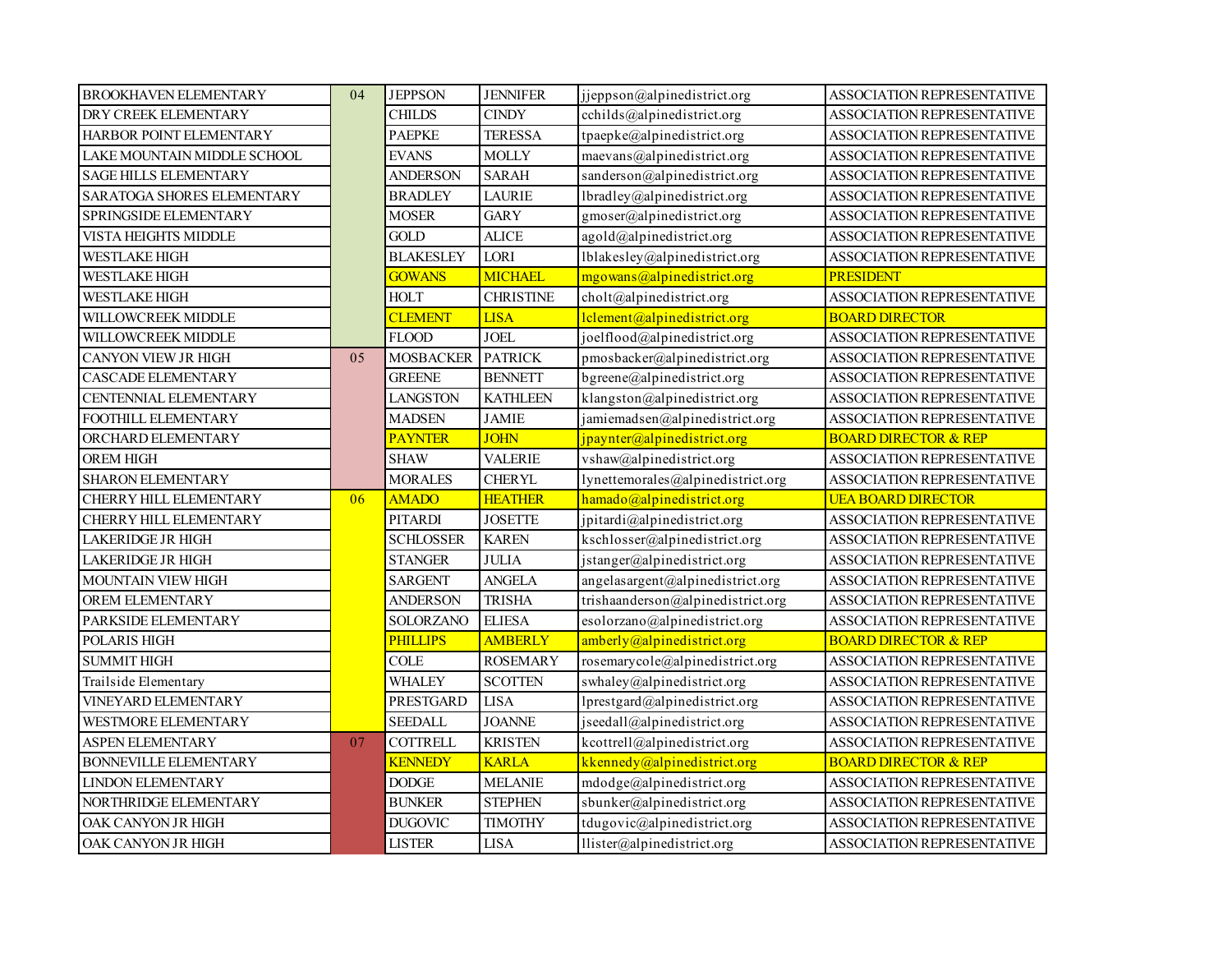| OREM JR HIGH                    |    | <b>CONRAD</b>    | <b>MARY</b>      | $meconrad(a)$ alpinedistrict.org  | ASSOCIATION REPRESENTATIVE        |
|---------------------------------|----|------------------|------------------|-----------------------------------|-----------------------------------|
| ROCKY MOUNTAIN ELEMENTARY       |    | <b>AASE</b>      | <b>LISA</b>      | laase@alpinedistrict.org          | <b>ASSOCIATION REPRESENTATIVE</b> |
| TIMPANOGOS HIGH                 |    | <b>SMITH</b>     | <b>TUCKER</b>    | tuckersmith@alpinedistrict.org    | ASSOCIATION REPRESENTATIVE        |
| WINDSOR ELEMENTARY              |    | <b>LEDESMA</b>   | <b>OSCAR</b>     | oledesma@alpinedistrict.org       | ASSOCIATION REPRESENTATIVE        |
| <b>ALPINE ELEMENTARY</b>        | 08 | <b>KELLER</b>    | <b>DIANE</b>     | dkeller@alpinedistrict.org        | ASSOCIATION REPRESENTATIVE        |
| CEDAR RIDGE ELEMENTARY          |    | <b>BECK</b>      | <b>KAY</b>       | kbeck@alpinedistrict.org          | <b>ASSOCIATION REPRESENTATIVE</b> |
| CEDAR RIDGE ELEMENTARY          |    | <b>KING</b>      | <b>RUTH</b>      | $rking$ @alpinedistrict.org       | ASSOCIATION REPRESENTATIVE        |
| DEERFIELD ELEMENTARY            |    | <b>KITCHEN</b>   | <b>DIANE</b>     | dkitchen@alpinedistrict.org       | ASSOCIATION REPRESENTATIVE        |
| HIGHLAND ELEMENTARY             |    | <b>BECK</b>      | <b>GAY</b>       | gbeck@alpinedistrict.org          | ASSOCIATION REPRESENTATIVE        |
| HIGHLAND ELEMENTARY             |    | <b>CHRISTLEY</b> | <b>DEIDRA</b>    | dchristley@alpinedistrict.org     | ASSOCIATION REPRESENTATIVE        |
| <b>LONE PEAK HIGH</b>           |    | <b>BANKS</b>     | <b>STEPHANIE</b> | stephaniebanks@alpinedistrict.org | ASSOCIATION REPRESENTATIVE        |
| <b>LONE PEAK HIGH</b>           |    | <b>JOHNSON</b>   | LOIS             | ljohnson@alpinedistrict.org       | <b>BOARD DIRECTOR</b>             |
| <b>LONE PEAK HIGH</b>           |    | <b>TOPHAM</b>    | <b>DUSTIN</b>    | dtopham@alpinedistrict.org        | ASSOCIATION REPRESENTATIVE        |
| MOUNTAIN RIDGE JR HIGH          |    | <b>KNITTLE</b>   | <b>JANA</b>      | jknittle@alpinedistrict.org       | ASSOCIATION REPRESENTATIVE        |
| <b>TIMBERLINE MIDDLE</b>        |    | <b>NELSON</b>    | <b>TRENT</b>     | tnelson@alpinedistrict.org        | ASSOCIATION REPRESENTATIVE        |
| WESTFIELD ELEMENTARY            |    | <b>JACOBS</b>    | <b>ANN</b>       | ajacobs@alpinedistrict.org        | ASSOCIATION REPRESENTATIVE        |
| <b>BLACK RIDGE ELEMENTARY</b>   | 09 | <b>GUERRERO</b>  | <b>COLLEEN</b>   | cguerrero@alpinedistrict.org      | ASSOCIATION REPRESENTATIVE        |
| <b>BLACK RIDGE ELEMENTARY</b>   |    | <b>WARWOOD</b>   | <b>ANNALEA</b>   | awarwood@alpinedistrict.org       | <b>BOARD DIRECTOR</b>             |
| CEDAR VALLEY ELEMENTARY         |    | <b>SHANKS</b>    | <b>JILL</b>      | jshanks@alpinedistrict.org        | ASSOCIATION REPRESENTATIVE        |
| CEDAR VALLEY HIGH SCHOOL        |    | <b>BARKER</b>    | <b>CARRIE</b>    | carriebarker@alpinedistrict.org   | ASSOCIATION REPRESENTATIVE        |
| <b>EAGLE VALLEY ELEMENTARY</b>  |    | <b>JONES</b>     | <b>REBECCA</b>   | rebeccajones@alpinedistrict.org   | ASSOCIATION REPRESENTATIVE        |
| <b>FRONTIER MIDDLE SCHOOL</b>   |    | <b>COVERT</b>    | <b>LISA</b>      | lcovert@alpinedistrict.org        | <b>ASSOCIATION REPRESENTATIVE</b> |
| <b>FRONTIER MIDDLE SCHOOL</b>   |    | <b>MCLERRAN</b>  | <b>MARY</b>      | mmclerran@alpinedistrict.org      | <b>ASSOCIATION REPRESENTATIVE</b> |
| <b>HIDDEN HOLLOW ELEMENTARY</b> |    | <b>BECK</b>      | <b>APRYL</b>     | abeck@alpinedistrict.org          | <b>SECRETARY</b>                  |
| <b>HIDDEN HOLLOW ELEMENTARY</b> |    | VLIET            | LORI             | $lvliet$ @alpinedistrict.org      | ASSOCIATION REPRESENTATIVE        |
| <b>HORIZON SCHOOL</b>           |    | <b>WEBB</b>      | <b>AUBREY</b>    | awebb@alpinedistrict.org          | ASSOCIATION REPRESENTATIVE        |
| MOUNTAIN TRAILS ELEMENTARY      |    | ALEXANDER        | <b>SUZANNE</b>   | salexander@alpinedistrict.org     | ASSOCIATION REPRESENTATIVE        |
| PONY EXPRESS ELEMENTARY         |    | <b>WOOD</b>      | <b>MARK</b>      | markwood@alpinedistrict.org       | ASSOCIATION REPRESENTATIVE        |
| Silver Lake Elementary          |    | <b>EDWARDS</b>   | <b>BOBBI</b>     | bedwards@alpinedistrict.org       | ASSOCIATION REPRESENTATIVE        |
| <b>THUNDER RIDGE ELEMENTARY</b> |    | <b>EVERITT</b>   | <b>RACHEL</b>    | reveritt@alpinedistrict.org       | ASSOCIATION REPRESENTATIVE        |
| BELMONT ELEMENTARY              | 10 | <b>LOWDER</b>    | JACQUELYNN       | jlowder@alpinedistrict.org        | ASSOCIATION REPRESENTATIVE        |
| HARVEST ELEMENTARY              |    | <b>GOVERS</b>    | <b>LISA</b>      | lgovers@alpinedistrict.org        | ASSOCIATION REPRESENTATIVE        |
| RIDGELINE ELEMENTARY            |    | <b>KASPARIAN</b> | <b>SETH</b>      | skasparian@alpinedistrict.org     | ASSOCIATION REPRESENTATIVE        |
| RIVER ROCK ELEMENTARY           |    | <b>ENGLES</b>    | <b>BRANDON</b>   | bengles@alpinedistrict.org        | <b>VICE-PRESIDENT</b>             |
| RIVER ROCK ELEMENTARY           |    | <b>HODGES</b>    | <b>AMANDA</b>    | ahodges@alpinedistrict.org        | <b>BOARD DIRECTOR &amp; REP</b>   |
| RIVERVIEW ELEMENTARY            |    | <b>COWLEY</b>    | <b>MARIANNE</b>  | mcowley@alpinedistrict.org        | ASSOCIATION REPRESENTATIVE        |
| <b>SEGO LILY ELEMENTARY</b>     |    | <b>GERBER</b>    | <b>JANELLE</b>   | jgerber@alpinedistrict.org        | ASSOCIATION REPRESENTATIVE        |
| <b>SKYRIDGE HIGH SCHOOL</b>     |    | <b>CROWTHER</b>  | <b>BRAD</b>      | bcrowther@alpinedistrict.org      | ASSOCIATION REPRESENTATIVE        |